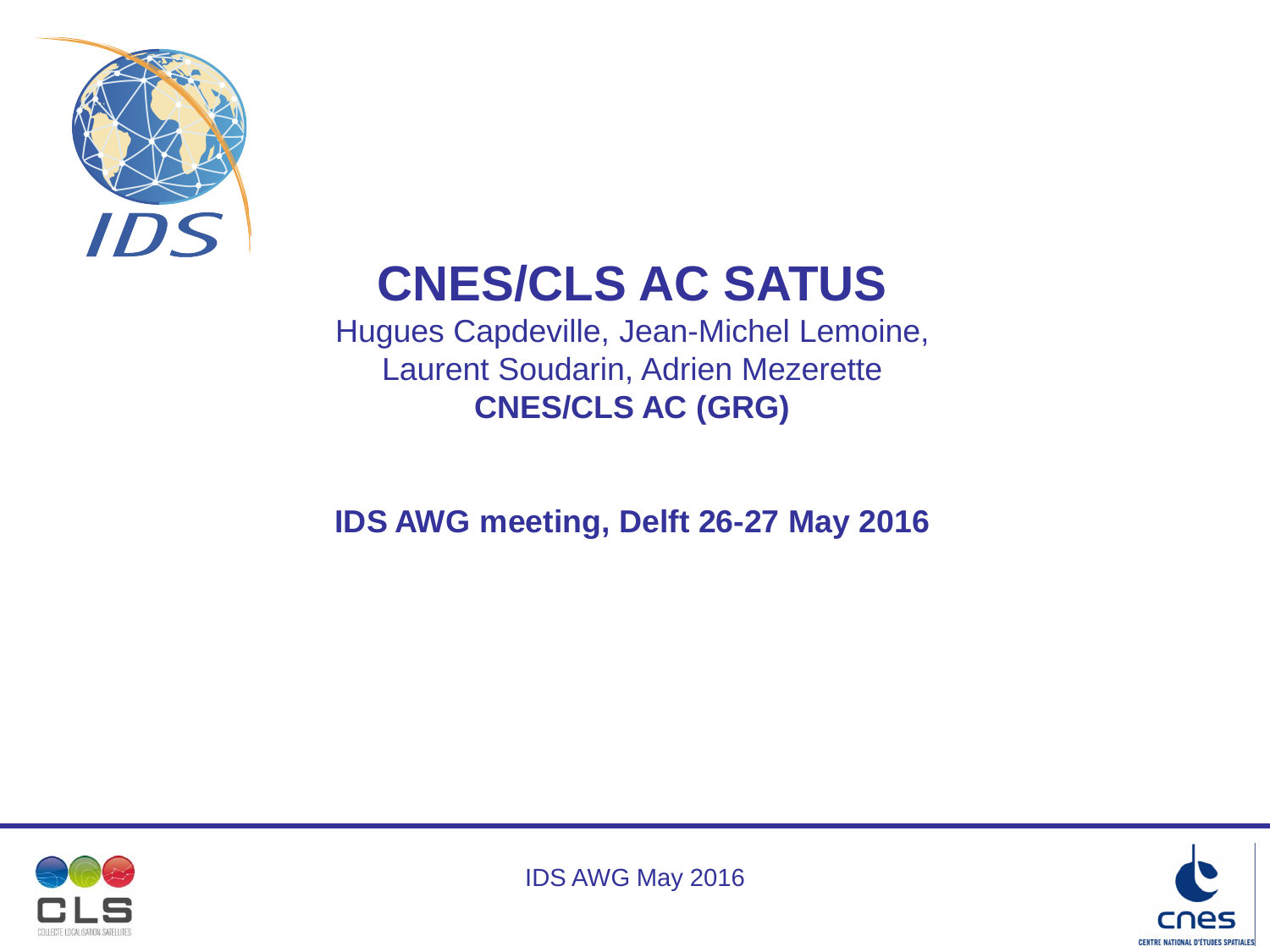#### **Processing context**

•**We analyzed DORIS2.2 data with 3.5-day arcs and a cut-off angle of 12°** ITRF2014 configuration From January 2015 to December 2015 Satellites: SPOT5, JASON-2, CRYOSAT2, HY-2A, SARAL

#### **DORIS data processing results**

• **DORIS and SLR RMS of fit of the orbit determination**

• **OPR Acceleration Amplitude: Along-track and Cross-track / Radiation pressure coefficient** 

| <b>SATELLITE</b> | <b>RMS</b><br><b>DORIS / SLR</b><br>(mm/s) / (cm) | <b>OPR amplitude average</b><br>$(10^{-9} \text{ m/s}^2)$ |                    | <b>Solar radiation</b> |
|------------------|---------------------------------------------------|-----------------------------------------------------------|--------------------|------------------------|
|                  |                                                   | <b>Along-track</b>                                        | <b>Cross-track</b> | coefficient            |
| <b>SPOT-5</b>    | 0.35                                              | 2.6                                                       | 1.5                | 1.05                   |
| <b>JASON-2</b>   | 0.32/1.1                                          | 2.6                                                       | 1.6                | 0.97                   |
| <b>CRYOSAT-2</b> | 0.35/1.2                                          | 3.3                                                       | 2.4                | 1.0                    |
| <b>HY-2A</b>     | 0.34/1.3                                          | 0.5                                                       | 1.7                | 0.86                   |
| <b>SARAL</b>     | 0.35/1.2                                          | 1.6                                                       | 1.4                | 1.0                    |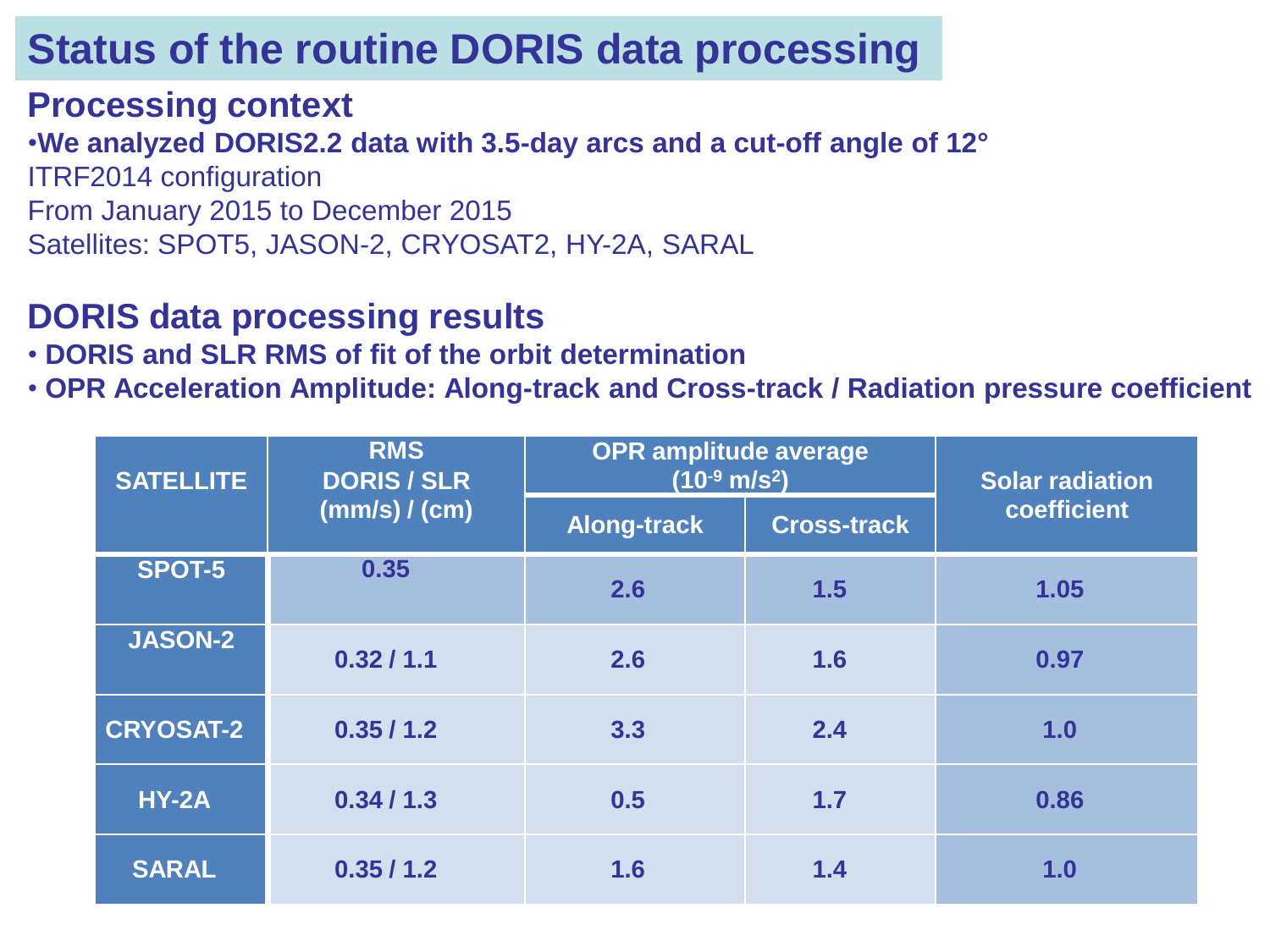#### **Increase of DORIS RMS of fit of the orbit determination What is/are the cause(s) of the DORIS residuals increase?**

- Use of ITRF/DPOD2008?
- Increase of the solar activity?
- All satellites impacted?

**GRG Processing with DPOD2008 and ITRF2014** (with post seismic model) **Jason-2 DORIS residuals**



The use of ITRF2014 leads to slightly reduce the RMS DORIS residuals increase: is it correlated to solar activity? (solar flux)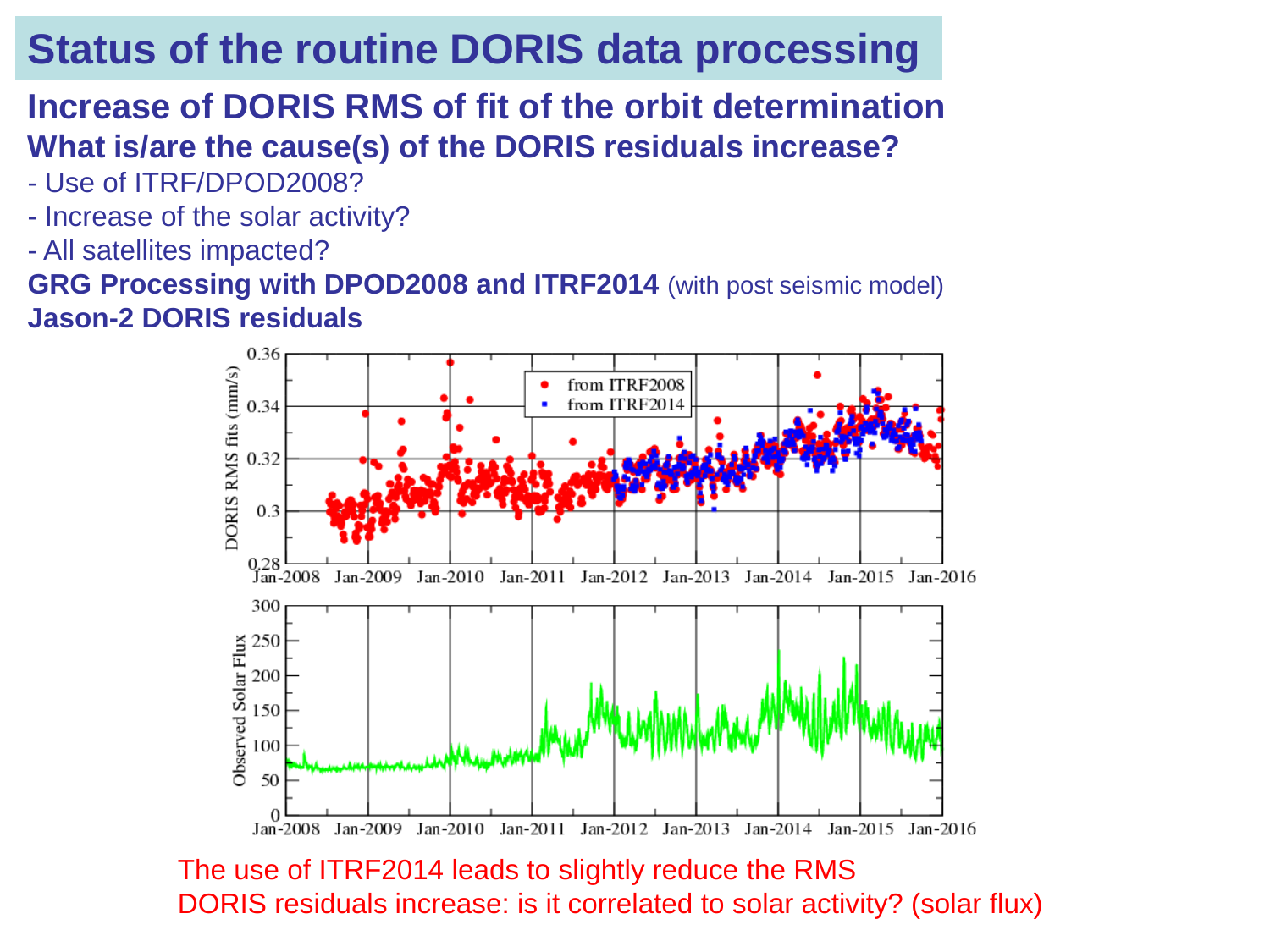**Increase of DORIS RMS of fit of the orbit determination GRG Processing with DPOD2008 and ITRF2014** (with post seismic model) **Cryosat-2 DORIS residuals**



There is also an increase of DORIS residuals for CRYOSAT-2 The use of ITRF2014 leads to slightly reduce the RMS DORIS residuals increase: is it correlated to solar activity? (solar flux) There is a decrease mid-2015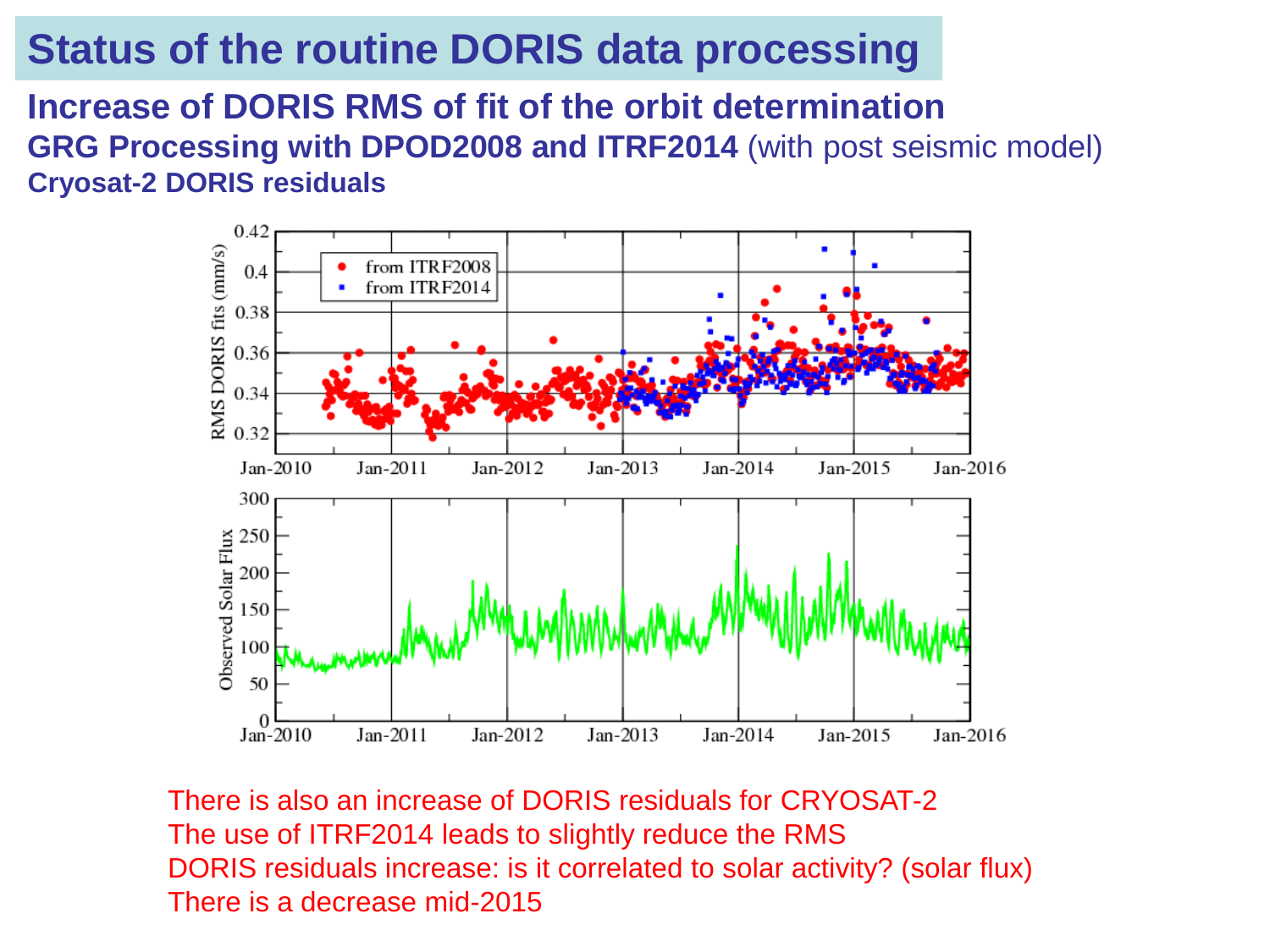#### **Increase of DORIS RMS of fit of the orbit determination GRG Processing with DPOD2008 and ITRF2014** (with post seismic model) **HY-2A DORIS residuals**



There is also an increase of DORIS residuals for HY-2A The use of ITRF2014 leads to slightly reduce the RMS DORIS residuals increase: is it correlated to solar activity? (solar flux) There is a decrease mid-2015